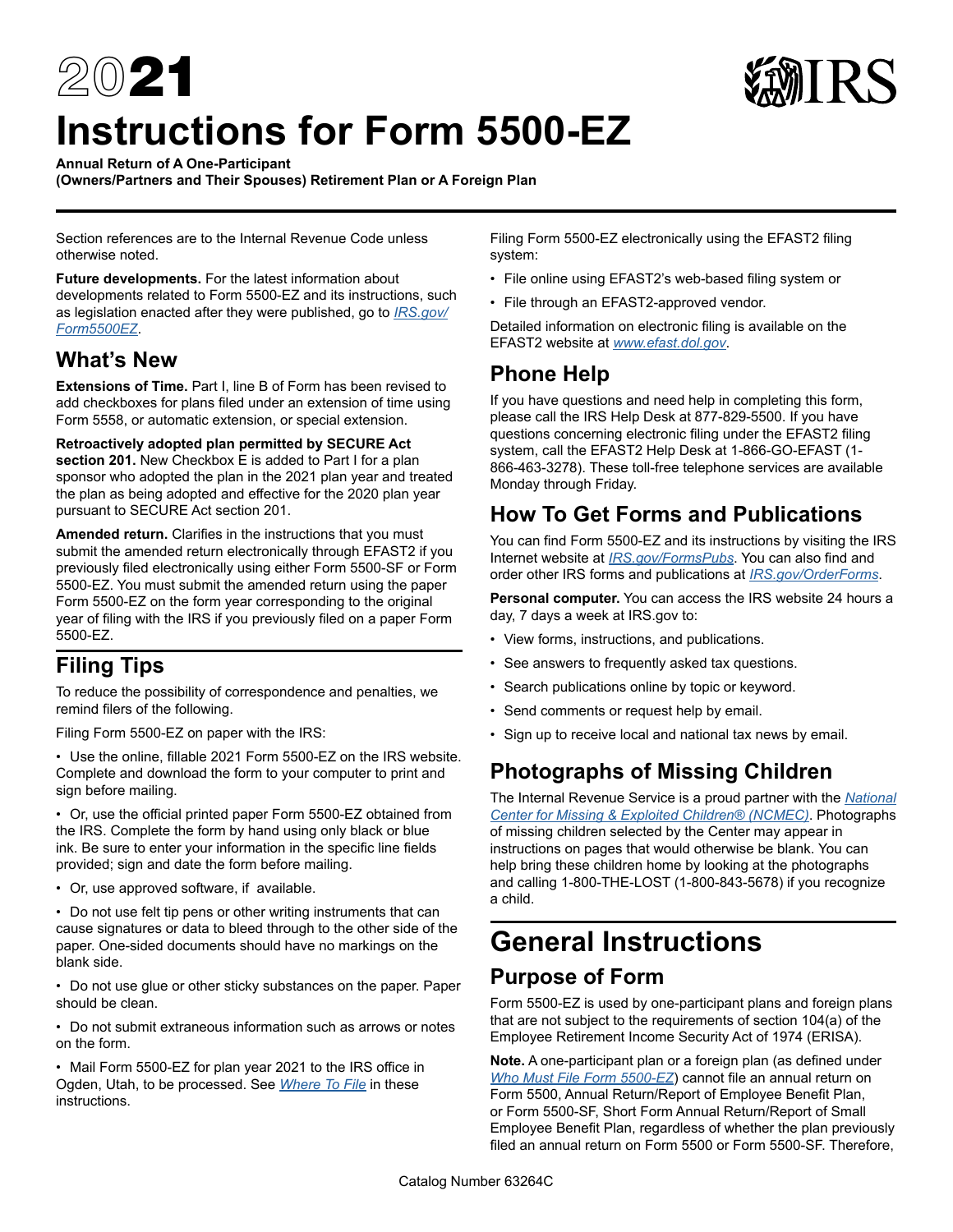every one-participant plan or a foreign plan required to file an annual return must either file paper Form 5500-EZ with the IRS or electronically file Form 5500-EZ using the *EFAST2* Filing System.

### <span id="page-1-0"></span>**Who Must File Form 5500-EZ**

You must file Form 5500-EZ for a retirement plan if the plan is a one-participant plan or a foreign plan that is required to file an annual return under section 6058(a).

A one-participant plan means a retirement plan (that is, a defined benefit pension plan or a defined contribution profit-sharing or money purchase pension plan), other than an Employee Stock Ownership Plan (ESOP), which:

1. Covers only you (or you and your spouse) and you (or you and your spouse) own the entire business (which may be incorporated or unincorporated); or

2. Covers only one or more partners (or partners and their spouses) in a business partnership (treating 2% shareholder of an S corporation, as defined in IRC §1372(b), as a partner); and

3. Does not provide benefits for anyone except you (or you and your spouse) or one or more partners (or partners and their spouses).

A one-participant plan must file an annual return unless the plan meets the conditions for not filing under *[Who Does Not Have](#page-1-1) [To File Form 5500-EZ](#page-1-1)* below.

A foreign plan means a pension plan that is maintained outside the United States primarily for nonresident aliens.

A foreign plan is required to file an annual return if the employer who maintains the plan is:

#### *A domestic employer, or*

*A foreign employer with income derived from sources within the United States (including foreign subsidiaries of domestic employers) if contributions to the plan are deducted on its U.S. income tax return.*



*Do not file an annual return for a plan that is a qualified foreign plan within the meaning of section 404A(e) that does not qualify for the treatment provided in section 402(d).*

**Note.** If you are not eligible to file the Form 5500-EZ for a plan that is subject to the reporting requirements in section 104 of ERISA, you must electronically file Form 5500 or, if eligible, Form 5500-SF.

### <span id="page-1-1"></span>**Who Does Not Have To File Form 5500-EZ**

You do not have to file Form 5500-EZ for the 2021 plan year for a one-participant plan if the total of the plan's assets and the assets of all other one-participant plans maintained by the employer at the end of the 2021 plan year does not exceed \$250,000, unless 2021 is the final plan year of the plan. For more information on final plan years, see *[Final Return](#page-3-0)*, later.

**Example.** If a plan meets all the requirements for filing Form 5500-EZ and its total assets (either alone or in combination with one or more one-participant plans maintained by the employer) exceed \$250,000 at the end of the 2021 plan year, Form 5500- EZ must be filed for each of the employer's one-participant plans including those with less than \$250,000 in assets for the 2021 plan year.

**Note.** You should use the total plan assets as listed as of the end of the plan year on line 6a(2) of this form to determine whether

the plan(s) assets exceed \$250,000. If an employer maintains one or more one-participant plans, the total assets of all oneparticipant plans combined must be counted towards the amount of \$250,000.

### <span id="page-1-3"></span>**How To File**

**Paper forms for filing.** The 2021 Form 5500-EZ may be filed on paper. File the official IRS printed Form 5500-EZ or the downloadable form found on the IRS website; or use approved software, if available.

You can complete the online, fillable 2021 Form 5500-EZ found on the IRS website and download it to your computer to print and sign before mailing to the address specified in these instructions. See *[Where To File](#page-2-0)*.

You can obtain the official IRS printed 2021 Form 5500-EZ from the IRS to complete by hand with pen or typewriter using blue or black ink. Entries should not exceed the lines provided on the form. Abbreviate if necessary. Paper forms are available from the IRS as discussed earlier in *[How To Get Forms and](#page-0-0)  [Publications](#page-0-0)*.

**Electronic filing.** Effective for plan years beginning after 2019, a filer can file Form 5500-EZ electronically using the EFAST2 filing system. See *[EFAST2 Filing System](#page-1-2)* in these instructions.

**Mandatory electronic filing.** A filer must file the Form 5500-EZ electronically using the *[EFAST2 Filing System](#page-1-2)* instead of filing a paper Form 5500-EZ with the IRS if the filer is required to file at least 250 returns of any type with the IRS, including information returns (for example, Forms W-2 and Forms 1099), income tax returns, employment tax returns, and excise tax returns, during the calendar year that includes the first day of the applicable plan year. If a filer is required to file a Form 5500-EZ electronically but does not, the filer is considered to have not filed the form even if a paper Form 5500-EZ is submitted. See Treasury Regulations section 301.6058-2 for more information on mandatory electronic filing of employee retirement benefit plan returns. The IRS may waive the requirements to file Form 5500-EZ electronically in cases of undue economic hardship. For information on filing a request for a hardship waiver, see Rev. Proc. 2015-47, 2015-39 I.R.B. 419, available at *[https://www.irs.gov/irb/2015-39\\_IRB](https://www.irs.gov/irb/2015-39_IRB)*.

### <span id="page-1-2"></span>**EFAST2 Filing System**

A one-participant plan and a foreign plan can satisfy their filing obligation under the Code by filing Form 5500-EZ electronically under the EFAST2 filing system in place of filing Form 5500-EZ on paper with the IRS.

Under EFAST2, you must electronically file the 2021 Forms 5500 and 5500-SF using EFAST2's web-based filing system or you may file through an EFAST2-approved vendor. The 2021 Form 5500-EZ can also be electronically filed using the EFAST2 filing system or filed on paper with the IRS. For more information about electronic filing, see the EFAST2 website at *[www.efast.](https://www.efast.dol.gov) [dol.gov](https://www.efast.dol.gov)*. For telephone assistance, call the EFAST2 Help Desk at 1-866-GO-EFAST (1-866-463-3278). The EFAST2 Help Desk is available Monday through Friday.

**Note (1).** A filer must file Form 5500-EZ electronically instead of filing Form 5500-EZ on paper if the filer is required to file at least 250 returns of any type with the IRS during the calendar year. See *[How To File](#page-1-3)* for more information.

**Note (2).** If a filer is not subject to the IRS mandatory electronic filing requirement under Treasury Regulations section 301.6058- 2, a filer may elect to file Form 5500-EZ electronically using the EFAST2 filing system. Information filed on Form 5500-EZ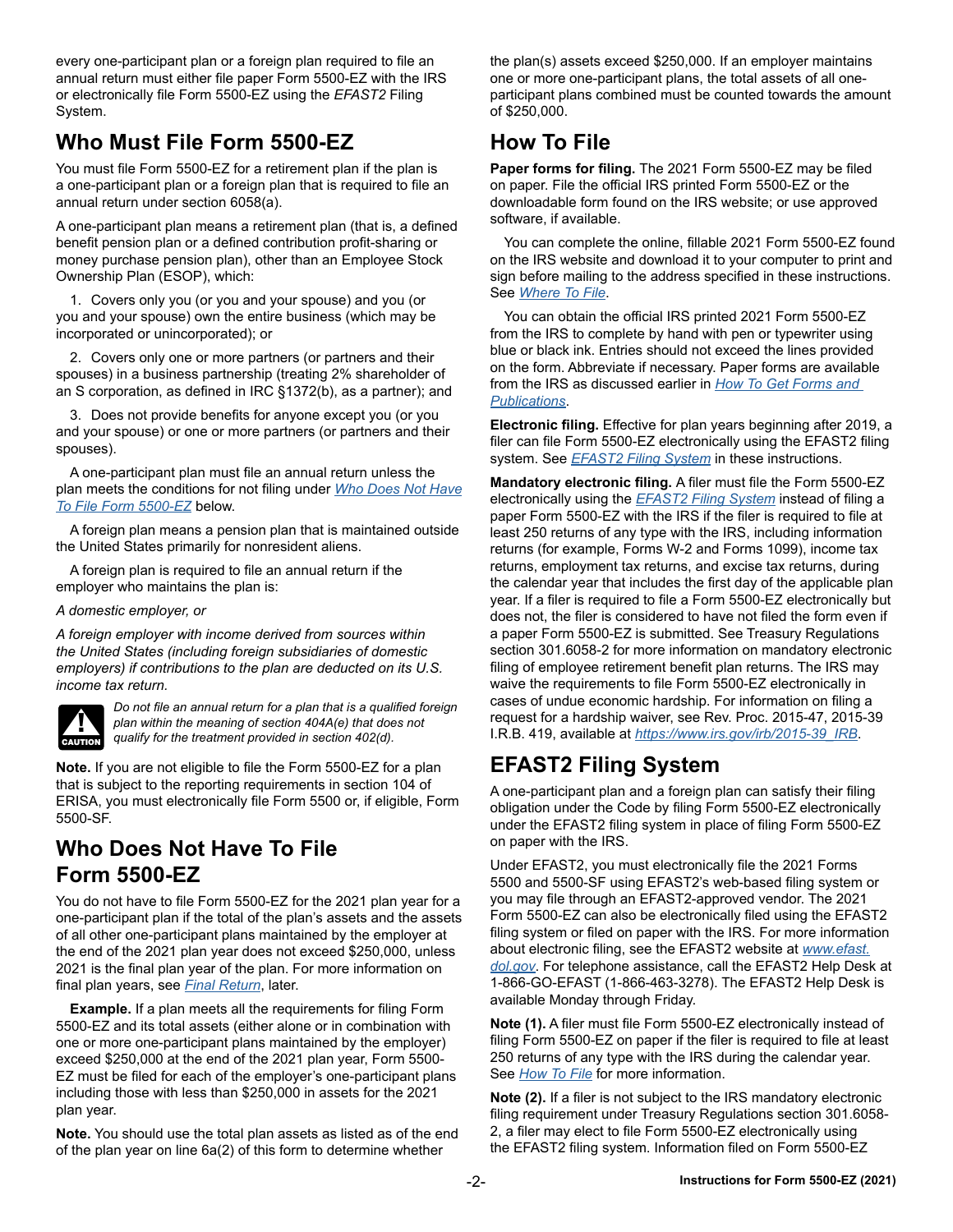is required to be made available to the public. However, the information for a one-participant plan or a foreign plan, whether filed electronically with EFAST2 or filed on paper, will not be published on the internet.

### **What To File**

Plans required to file an annual return for one-participant (owners and their spouses) retirement plans or foreign plans may file Form 5500-EZ in accordance with its instructions. Filers of Form 5500-EZ are not required to file schedules or attachments related to Form 5500 with the 2021 Form 5500-EZ. However, you must collect and retain for your records completed **Schedule MB (Form 5500), Multiemployer Defined Benefit Plan and Certain Money Purchase Plan Actuarial Information, if applicable, and completed and signed Schedule SB (Form 5500), Single-Employer Defined Benefit Plan Actuarial Informatio**n, if applicable. Even though you do not have to file the Schedule MB (Form 5500) or Schedule SB (Form 5500) with the 2021 Form 5500-EZ, you are still required to both perform an annual valuation and maintain the funding records associated with plan funding in the same manner as a plan for which the applicable schedule must be filed.

**Eligible combined plans.** The Pension Protection Act of 2006 established rules for a new type of pension plan, an "eligible combined plan," effective for plan years beginning after December 31, 2009. An eligible combined plan consists of a defined benefit plan and a defined contribution plan that includes a qualified cash or deferred arrangement under section 401(k). The assets of the two plans are held in a single trust, but clearly identified and allocated between plans. The eligible combined plan design is available only to employers that:

• Employed an average of at least 2, but no more than 500, employees on business days during the calendar year prior to the establishment of the eligible combined plan; and

• Employ at least 2 employees on the first day of the plan year that the plan is established.

Because an eligible combined plan includes both a defined benefit plan and a defined contribution plan, the Form 5500-EZ filed for the plan must include all the information that would be required for either a defined benefit plan or a defined contribution plan.

**Note.** The 2021 Schedule MB (Form 5500) and the 2021 Schedule SB (Form 5500) are available only electronically from the Department of Labor website at *[www.efast.dol.gov](https://www.efast.dol.gov)*. You can complete the schedules online and print them out for your records. If you are a Form 5500-EZ filer, **do not** attempt to electronically file the Schedule MB or Schedule SB related to your 2021 Form 5500-EZ filing.

### **When To File**

File the 2021 return for plan years that started in 2021. Form 5500-EZ must be filed by the last day of the 7th calendar month after the end of the plan year that began in 2021 (not to exceed 12 months in length).

**Note.** If the filing due date falls on a Saturday, Sunday, or legal holiday, the return may be filed on the next day that is not a Saturday, Sunday, or legal holiday.

### <span id="page-2-0"></span>**Where To File**

File the paper Form 5500-EZ at the following address:

Department of the Treasury Internal Revenue Service Ogden, UT 84201-0020

**Private delivery services (PDSs).** You can use certain private delivery services designated by the IRS to meet the "timely mailing as timely filing/paying" rule for tax returns and payments. Go to *[IRS.gov/PDS](https://www.irs.gov/pds)* for the current list of designated services.

The PDS can tell you how to get written proof of the mailing date.

Private delivery services use the following address:

Internal Revenue Submission Processing Center 1973 Rulon White Blvd. Ogden, UT 84201

### **Who Must Sign**

The plan administrator or employer (owner) must sign and date paper Form 5500-EZ for the 2021 filing.

### **Penalties**

Section 6652(e) imposes a penalty of \$250 a day (up to a maximum penalty of \$150,000 per plan year) for not filing returns in connection with pension, profit-sharing, etc., plans by the required due date.

## **Specific Instructions Part I – Annual Return Identification Information**

Enter the calendar or fiscal year beginning and ending dates of the plan year (not to exceed 12 months in length) for which you are reporting information. Express the date in numerical month, day, and year in the following order "MM/DD/YYYY" (for example, "01/01/2021").

For a plan year of less than 12 months (short plan year), insert the short plan year beginning and ending dates on the line provided at the top of the form. For purposes of this form, the short plan year ends on the date of the change in accounting period or the complete distribution of the plan's assets.

#### **First Return**

Check **box A(1)** if this is the first filing for this plan. Do not check this box if you have ever filed for this plan, even if it was a different form (for example, Form 5500).

#### **Amended Return**

Check **box A(2)** if you are filing an amended Form 5500-EZ to correct errors and/or omissions in a previously filed annual return for the 2021 plan year. The amended Form 5500-EZ must conform to the requirements under the *[How To File](#page-1-3)* section, earlier.

If you are filing an amended return for a one-participant plan or a foreign plan that originally filed electronically through EFAST2 using either Form 5500-SF or Form 5500-EZ, you must submit the amended return electronically with EFAST2. Use the 2019 Form 5500-SF for amending a 2019 return that was originally filed using the 2019 Form 5500-SF in place of the Form 5500-EZ; use the 2020 Form 5500-EZ for amending a filing originally filed using the 2020 Form 5500-EZ; and use the 2021 Form 5500-EZ for amending a current-year filing or any other year (see Note below). If you are filing an amended return for a one-participant plan or a foreign plan that was originally filed on a paper Form 5500-EZ with the IRS, you must submit the amended return using the paper Form 5500-EZ corresponding to the original year of the filing with the IRS.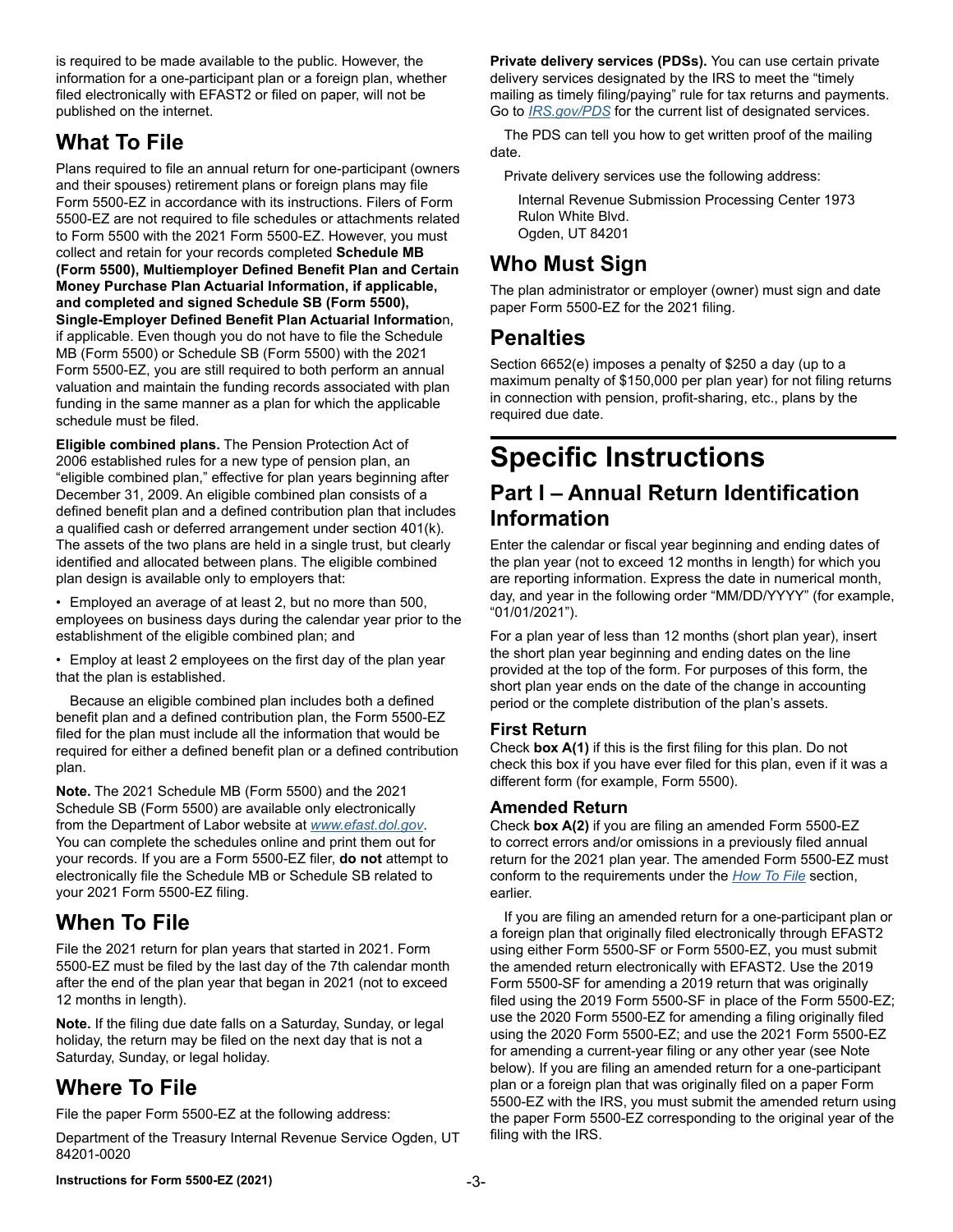**Note.** If you are electronically filing an amended Form 5500-EZ, you should use the current-year form 5500-EZ for amending any filing older than two years. However, if you are filing an amended Form 5500-EZ on paper, you must submit the amended return using the paper Form 5500-EZ corresponding to the original year of filing.

#### **Short Plan Year**

Check **box A(4)** if this form is filed for a period of less than 12 months. Show the dates at the top of the form.

For a short plan year, file a return by the last day of the 7th month following the end of the short plan year. Modify the heading of the form to show the beginning and ending dates of your short plan year and check **box A(4)** for a short plan year. If this is also the first or final return filed for the plan, check the appropriate box (**box A(1)** or **A(3)**).

#### <span id="page-3-0"></span>**Final Return**

All one-participant plans and all foreign plans should file a return for their final plan year indicating that all assets have been distributed.

Check **box A(3)** if all assets under the plan(s) (including insurance/annuity contracts) have been distributed to the participants and beneficiaries or distributed or transferred to another plan. The final plan year is the year in which distribution of all plan assets is completed.

#### **Extension of Time To File Using Form 5558**

If filing under an extension of time based on the filing of a Form 5558, Application for Extension of Time To File Certain Employee Plan Returns, **do not attach** Form 5558 to your Form 5500-EZ. Check the "Form 5558" box in Part I, line B. A one-time extension of time to file Form 5500-EZ (up to 2½ months) may be obtained by filing Form 5558 on or before the normal due date (not including any extensions) of the return. You must file Form 5558 with the IRS.

Approved copies of the Form 5558 will not be returned to the filer. A copy of the completed extension request must be retained with the plan's records.

See the instructions for Form 5558 and file it with the Department of the Treasury, Internal Revenue Service Center, Ogden, UT 84201-0045.

**Note.** Line A of the Form 5558 asks for "Name of filer, plan administrator, or plan sponsor." The name of the plan sponsor is generally the same as the employer name for a one-participant plan.

#### **Using Extension of Time To File Federal Income Tax Return**

Filers are automatically granted an extension of time to file Form 5500-EZ until the extended due date of the federal income tax return of the employer (and are not required to file Form 5558) if all of the following conditions are met.

1. The plan year and the employer's tax year are the same;

2. The employer has been granted an extension of time to file its federal income tax return to a date later than the normal due date for filing the Form 5500-EZ; and

3. A copy of the application for extension of time to file the federal income tax return is retained with the plan's records.

Be sure to check the "automatic extension" box in Part I, line B, at the top of the form. An extension granted by using this

automatic extension procedure cannot be extended further by filing a Form 5558, nor can it be extended beyond a total of 9½ months beyond the close of the plan year.

#### **Other Extensions of Time**

The IRS may announce special extensions of time under certain circumstances, such as extensions for Presidentially-declared disasters or for service in, or in support of, the Armed Forces of the United States in a combat zone. If you are relying on one of these announced special extensions, check the "special extension" box on the Form 5500-EZ, Part I, line B, and enter a description of the announced authority for the extension.

#### **Foreign Plan**

Check **box C** if the return is filed by a foreign plan. See *[Who](#page-1-0)  [Must File Form 5500-EZ](#page-1-0)*, earlier.

#### **Late Filer Penalty Relief Program**

Check **box D** only if you are filing a paper Form 5500-EZ with the IRS for the late filer penalty relief program. The delinquent return cannot be filed electronically through the EFAST2 System.

The IRS Late Filer Penalty Relief Program for late annual reporting for non-Title I retirement plans (one-participant plans and certain foreign plans) provides administrative relief to plan administrators and plan sponsors from the penalties otherwise applicable under sections 6652(e) and 6692 for failing to timely comply with the annual reporting requirements imposed under sections 6047(e), 6058, and 6059. Rev. Proc. 2015-32 requires that an applicant must submit a complete Form 5500-EZ for the delinquent plan year on paper with the IRS. The IRS delinquent return cannot be filed electronically through EFAST2 System.

An applicant under the program must print in red letters in the top margin above the Form 5500-EZ's title on the first page of the return: "Delinquent Return Submitted under Rev. Proc. 2015- 32, Eligible for Penalty Relief." A filer who checks **box D** and submits the delinquent 2021 Form 5500-EZ under the program is not required to also mark the return as described in Rev. Proc. 2015-32. However, the return must still be marked as described in Rev. Proc. 2015-32 for delinquent returns for years that have no **box D** available. Please be aware that each submission under the program must include a completed paper copy of Form 14704 attached to the front of the oldest delinquent return in the submission. Form 14704 can be found at *[www.irs.gov/pub/irs](https://www.irs.gov/pub/irs-pdf/f14704.pdf)[pdf/f14704.pdf](https://www.irs.gov/pub/irs-pdf/f14704.pdf)*. See Rev. Proc. 2015-32, 2015-24 1063, for more information.

#### **A plan Retroactively Adopted**

Check **box E for a retroactively adopted plan as permitted by SECURE Act section 201.** Check this box if the plan sponsor adopted the plan during the 2021 plan year (i.e., by the due date, including extension, for filing the plan sponsor's tax return for the 2020 taxable year) and elected to treat the plan as having been adopted before the 2021 plan year began (i.e., at the close as of the last day of the sponsor's taxable year) as permitted by section 201 of the Setting Every Community Up for Retirement Enhancement Act of 2019 (SECURE Act). Plans in this situation are not required to file a 2020 Form 5500. However, if the plan is a defined benefit pension plan, the enrolled actuary must complete and sign the 2020 Schedule SB (Form 5500) in addition to the 2021 Schedule SB (Form 5500) and the plan sponsor must retain both Schedule SBs for its records. Please see **Instructions for Schedule SB** for more information.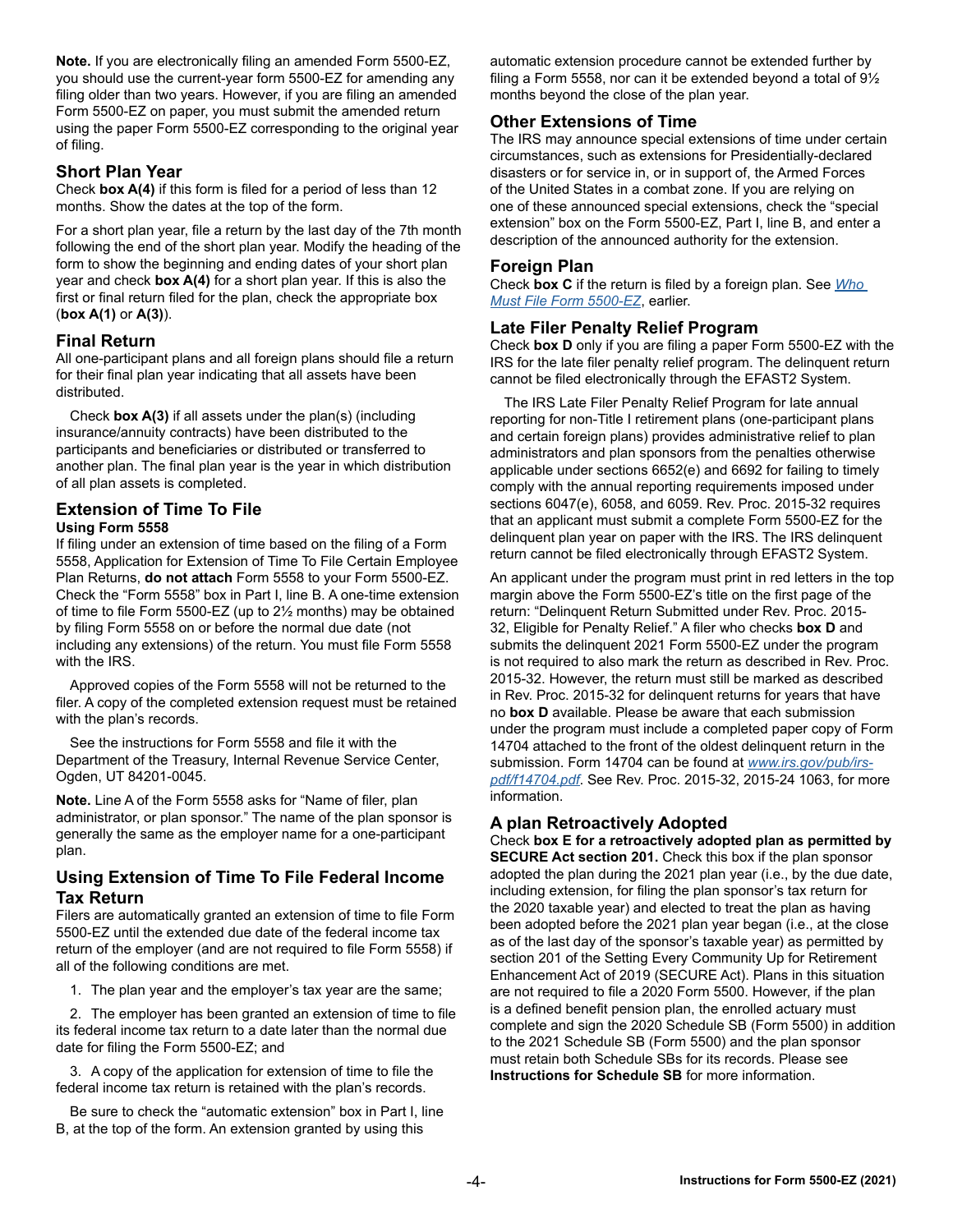### **Part II – Basic Plan Information**

**Line 1a.** Enter the formal name of the plan.

**Line 1b.** Enter the three-digit plan number (PN) that the employer assigned to the plan. Plans should be numbered consecutively starting with 001. Once a plan number is used for a plan, it must be used as the plan number for all future filings of returns for the plan, and this number may not be used for any other plan even after the plan is terminated.

**Line 1c.** Enter the date the plan first became effective.

**Line 2a.** Each row is designed to contain specific information regarding the employer. Please limit your response to the information required in each row as specified below.

1. Enter in the first row the name of the employer.

2. Enter in the second row the trade name if different from the name entered in the first row.

3. Enter in the third row the in care of ("C/O") name.

4. Enter in the fourth row the street address. A post office box number may be entered if the Post Office does not deliver mail to the employer's street address.

5. Enter in the fifth row the name of the city, the two character abbreviation of the U.S. state or possession and ZIP code.

**Note.** You can use Form 8822-B, Change of Address or Responsible Party — Business, to notify the IRS if you changed your business mailing address, your business location, or the identity of your responsible party.

**Foreign address.** For foreign addresses, enter the information in the order of the city or town, state or province, country, and ZIP or foreign postal code. Follow the country's practice in placing the postal code in the address. Do not abbreviate the country name.

**Line 2b.** Enter the employer's nine-digit employer identification number (EIN). For example, 00-1234567. Do not enter a social security number (SSN).

Employers without an EIN must apply for one as soon as possible. EINs are issued by the IRS. You can apply for an EIN:

• Online — Go to the IRS website at IRS.gov/Businesses and click on "Employer ID Numbers." The EIN is issued immediately once the application information is validated.

• By mailing or faxing Form SS-4, Application for Employer Identification Number.



*The online application process is not yet available for plans with addresses in foreign countries. Foreign plans may not apply for an EIN online but must use one of the other methods to apply. However, foreign plans may call 267-941-1099 (not a* 

*toll-free number) to apply for an EIN. For more information, see the Instructions for Form SS-4.*

**Line 2c.** Enter the employer's telephone number including the area code.

**Line 2d.** Enter the six-digit applicable code that best describes the nature of the plan sponsor's business from the list of *[principal](#page-7-0)  [business activity codes](#page-7-0)* later in these instructions.

**Line 3a.** Each row is designed to contain specific information regarding the plan administrator. Please limit your response to the information required in each row of boxes as specified below.

1. Enter in the first row the name of the plan administrator unless the administrator is the employer identified in line 2a. If this is the case, enter the word "Same" on line 3a and leave the remainder of line 3a, and all of lines 3b and 3c, blank.

2. Enter in the second row any in care of ("C/O") name.

3. Enter in the third row the street address. A post office box number may be entered if the Post Office does not deliver mail to the administrator's street address.

4. Enter in the fourth row the name of the city, the twocharacter abbreviation of the U.S. state or possession and ZIP code.

*Foreign address.* For foreign addresses, enter the information in the order of the city or town, state or province, country, and ZIP or foreign postal code. Follow the country's practice in placing the postal code in the address. Do not abbreviate the country name.

**Line 3b.** Enter the plan administrator's nine-digit EIN. A plan administrator must have an EIN for Form 5500-EZ reporting purposes. If the plan administrator does not have an EIN, apply for one as explained in the instructions for line 2b.

**Line 3c.** Enter the plan administrator's telephone number including the area code.

**Lines 4a–4d.** If the employer's name, the employer's EIN, and/or the plan name has changed since the last return was filed for this plan, enter the employer's name and EIN, the plan name, and the plan number as it appeared on the last return filed for this plan.

**Line 5a(1).** Enter the total number of participants at the beginning of the plan year.

**Line 5a(2).** Enter the total number of active participants at the beginning of the plan year.

**Line 5b(1).** Enter the total number of participants at the end of the plan year.

**Line 5b(2).** Enter the total number of active participants at the end of the plan year.

"Participant" for purpose of lines 5a(1)–5b(2) means any individual who is included in one of the categories below.

1. Active participants (for example, any individuals who are currently in employment covered by the plan and who are earning or retaining credited service under the plan) including:

• Any individuals who are eligible to elect to have the employer make payments under a section 401(k) qualified cash or deferred arrangement, and

• Any nonvested individuals who are earning or retaining credited service under the plan.

This category does not include (a) nonvested former employees who have incurred the break in service period specified in the plan or (b) former employees who have received a "cash-out" distribution or deemed distribution of their entire nonforfeitable accrued benefit.

2. Retired or separated participants receiving benefits (for example, individuals who are retired or separated from employment covered by the plan and who are receiving benefits under the plan). This category does not include any individual to whom an insurance company has made an irrevocable commitment to pay all the benefits to which the individual is entitled under the plan.

3. Other retired or separated participants entitled to future benefits (for example, any individuals who are retired or separated from employment covered by the plan and who are entitled to begin receiving benefits under the plan in the future). This category does not include any individual to whom an insurance company has made an irrevocable commitment to pay all the benefits to which the individual is entitled under the plan.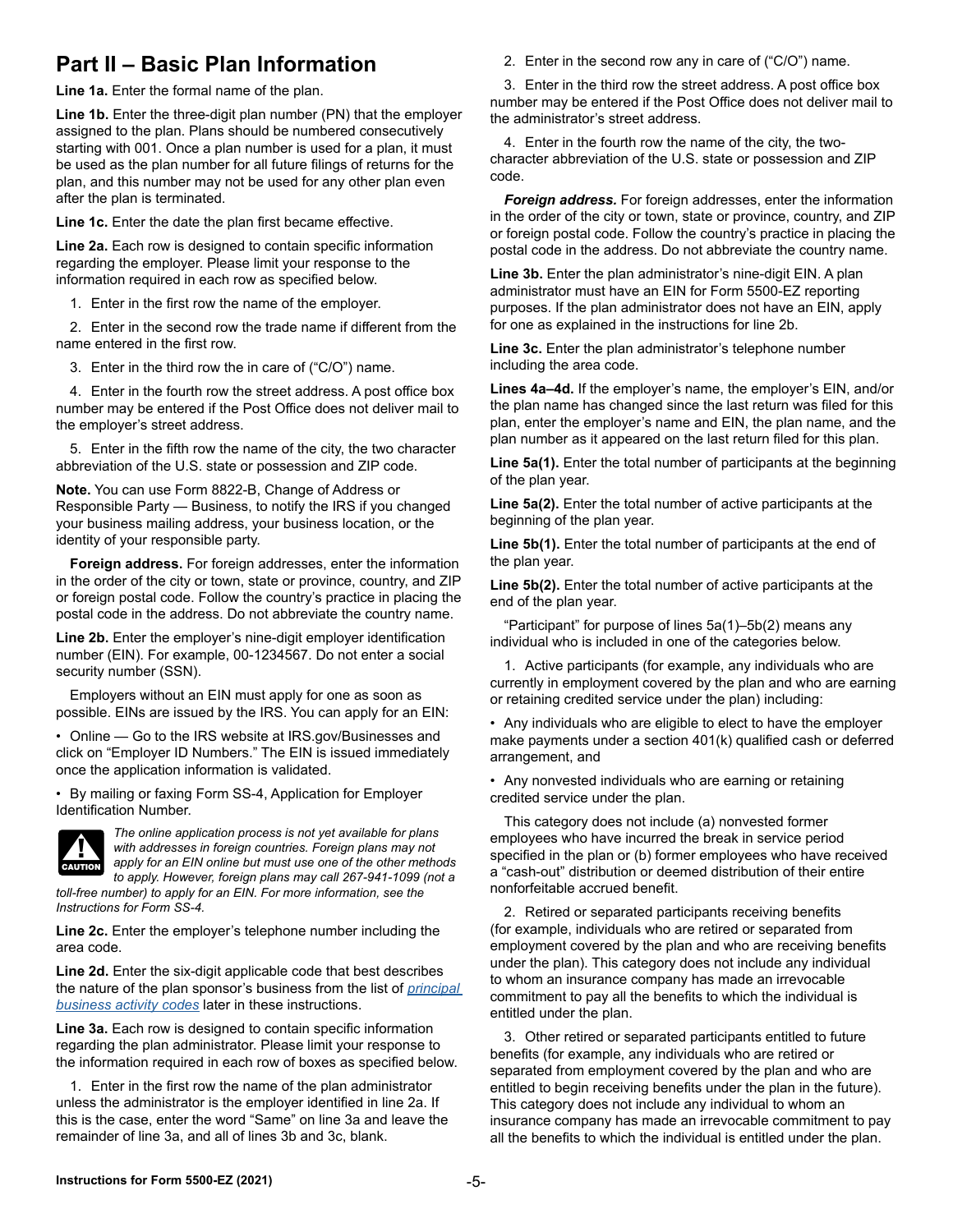4. Deceased individuals who had one or more beneficiaries who are receiving or are entitled to receive benefits under the plan. This category does not include any individual to whom an insurance company has made an irrevocable commitment to pay all the benefits to which the beneficiaries of that individual are entitled under the plan.

**Line 5c.** Include any individual who terminated employment during this plan year, whether or not he or she (a) incurred a break in service, (b) received an irrevocable commitment from an insurance company to pay all the benefits to which he or she is entitled under the plan, and/or (c) received a cash distribution or deemed cash distribution of his or her nonforfeitable accrued benefit.

### **Part III – Financial Information**

**Note.** The cash, modified cash, or accrual basis accounting methods may be used for recognition of transactions in Part III, as long as you use one method consistently. Amounts reported on lines 6a, 6b, and 6c for the beginning of the plan year must be the same as reported for the end of the plan year on the return for the preceding plan year. Use whole dollars only.

**Line 6a.** "Total plan assets" include rollovers and transfers received from other plans, unrealized gains and losses such as appreciation/depreciation in assets. It also includes specific assets held by the plan at any time during the plan year (for example, partnership/joint venture interests, employer real property, real estate (other than employer real property), employer securities, loans (participant and non-participant loans), and tangible personal property).

Enter the total amount of plan assets at the beginning of the plan year in column (1). Do not include contributions designated for the 2021 plan year in column (1). Enter the total amount of plan assets at the end of the plan year in column (2).

**Line 6b.** Liabilities include but are not limited to benefit claims payable, operating payables, acquisition indebtedness, and other liabilities. Do not include the value of future distributions that will be made to participants.

**Lines 7a and 7b.** Enter the total cash contributions received and/ or receivable by the plan from employers and participants during the plan year.

**Line 7c.** Enter the amount of all other contributions including transfers or rollovers received from other plans valued on the date of contribution.

### **Part IV – Plan Characteristics**

**Line 8.** Enter all applicable plan characteristics codes that applied during the reporting year from the *[List of](#page-6-0)  [Plan Characteristics Codes](#page-6-0)* shown later that describe the characteristics of the plan being reported.

**Note.** In the case of an eligible combined plan under section 414(x) and ERISA section 210(e), the codes entered in the boxes on line 8 must include any codes applicable for either the defined benefit pension features or the defined contribution pension features of the plan.

### **Part V – Compliance and Funding Questions**

**Line 9.** You must check "Yes" if the plan had any participant loans outstanding at any time during the plan year and enter the amount outstanding as of the end of the plan year.

Enter on this line all loans to participants, including residential mortgage loans that are subject to section 72(p). Include the sum of the value of the unpaid principal balances, plus accrued but unpaid interest, if any, for participant loans made under an individual account plan with investment experience segregated for each account made in accordance with 29 CFR 2550.408b-1 and which are secured solely by a portion of the participant's vested accrued benefit. When applicable, combine this amount with the current value of any other participant loans. Do not include a participant loan that has been deemed distributed.

**Line 10.** Check "Yes" if this plan is a defined benefit plan subject to the minimum funding standard requirements of section 412.

**Line 10a.** Enter the unpaid minimum required contribution for all years from line 40 of Schedule SB (Form 5500).

If the plan is a defined benefit plan, the enrolled actuary must complete and sign the 2021 Schedule SB (Form 5500) and forward it no later than the filing due date to the person responsible for filing Form 5500-EZ. The completed Schedule SB is subject to the records retention provisions of the Code. See the 2021 Instructions for Form 5500 for more information about Schedule SB.

**Line 11a.** If a waiver of the minimum funding standard for a prior year is being amortized in the current plan year, enter the month, day, and year (MM/DD/YYYY) the letter ruling was granted.

If a money purchase defined contribution plan (including a target benefit plan) has received a waiver of the minimum funding standard, and the waiver is currently being amortized, complete lines 3, 9, and 10 of Schedule MB (Form 5500). See the Instructions for Schedule MB in the Instructions for Form 5500. **Do not attach** Schedule MB to the Form 5500-EZ. Instead, keep the completed Schedule MB in accordance with the applicable records retention requirements.

**Privacy Act and Paperwork Reduction Act Notice.** We ask for the information on this form to carry out the Internal Revenue laws of the United States. This form is required to be filed under section 6058(a). Section 6109 requires you to provide your identification number. If you fail to provide this information in a timely manner or if you provide false or fraudulent information, you may be subject to penalties. Section 6104(b) makes the information contained in this form publicly available. Therefore, the information will be given to anyone who asks for it and may be given to the Pension Benefit Guaranty Corporation (PBGC) for administration of ERISA, the Department of Justice for civil and criminal litigation, and cities, states, the District of Columbia, and U.S. commonwealths and possessions for use in administering their tax laws. We may also disclose this information to other countries under a treaty, to federal and state agencies to enforce federal non-tax criminal laws, and to federal law enforcement and intelligence agencies to combat terrorism.

You are not required to provide the information requested on a form that is subject to the Paperwork Reduction Act unless the form displays a valid OMB control number. Books or records relating to a form or its instructions must be retained as long as their contents may become material in the administration of the Internal Revenue Code. Generally, the Form 5500 series return/ reports and some of the related schedules are open to public inspection.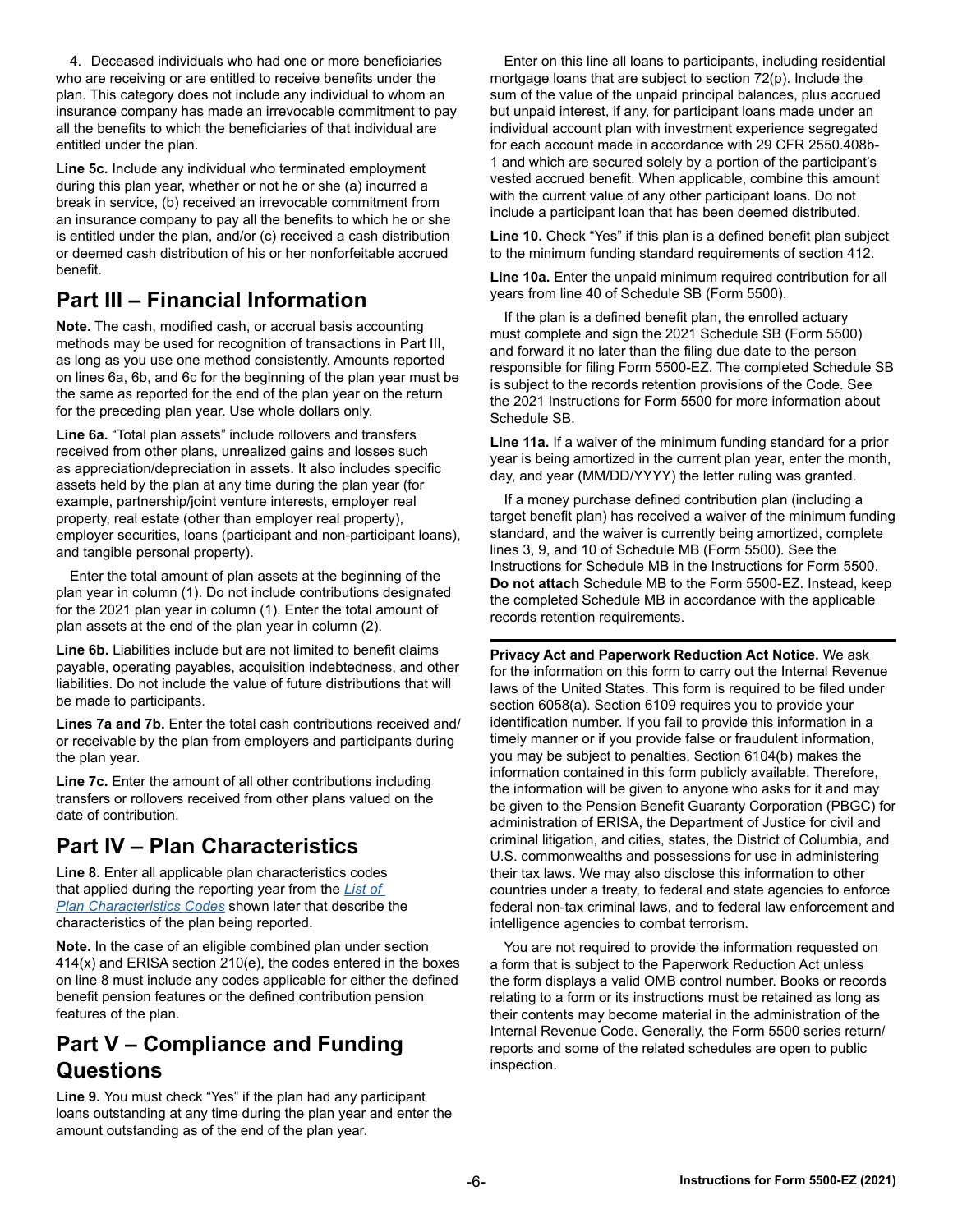The time needed to complete and file this form will vary depending on individual circumstances. The estimated average time is:

| Learning about the law or the form  3 hr., 01min.  |  |
|----------------------------------------------------|--|
|                                                    |  |
| Copying, assembling, and sending the form  32 min. |  |

If you have suggestions for making this form simpler, we would be happy to hear from you. You can send us comments from *[IRS.](https://www.irs.gov/uac/comment-on-tax-forms-and-publications) [gov/FormComment](https://www.irs.gov/uac/comment-on-tax-forms-and-publications)*. Or you can write to the Internal Revenue Service, Tax Forms and Publications Division, 1111 Constitution Ave. NW, IR-6526, Washington, DC 20224. Do not send this form to this address. Instead, see *[Where To File](#page-2-0)*, earlier.

### <span id="page-6-0"></span>**LIST OF PLAN CHARACTERISTICS CODES FOR LINE 8**

| <b>CODE</b> | <b>Defined Benefit Pension Features</b>                                                                                                                                                                                                                                                                                                                                                                                                                                                                                                                                                                                                                                                                    |  |  |  |  |  |  |  |  |
|-------------|------------------------------------------------------------------------------------------------------------------------------------------------------------------------------------------------------------------------------------------------------------------------------------------------------------------------------------------------------------------------------------------------------------------------------------------------------------------------------------------------------------------------------------------------------------------------------------------------------------------------------------------------------------------------------------------------------------|--|--|--|--|--|--|--|--|
| 1A          | Benefits are primarily pay related.                                                                                                                                                                                                                                                                                                                                                                                                                                                                                                                                                                                                                                                                        |  |  |  |  |  |  |  |  |
| 1B          | Benefits are primarily flat dollar (includes dollars per year of<br>service).                                                                                                                                                                                                                                                                                                                                                                                                                                                                                                                                                                                                                              |  |  |  |  |  |  |  |  |
| 1C          | Cash balance or similar plan - Plan has a "cash balance"<br>formula. For this purpose, a "cash balance" formula is a<br>benefit formula in a defined benefit plan by whatever name<br>(for example, personal account plan, pension equity plan,<br>life cycle plan, cash account plan, etc.) that rather than,<br>or in addition to, expressing the accrued benefit as a life<br>annuity commencing at normal retirement age, defines<br>benefits for each employee in terms more common to a<br>defined contribution plan such as a single sum distribution<br>amount (for example, 10% of final average pay times years<br>of service, or the amount of the employee's hypothetical<br>account balance). |  |  |  |  |  |  |  |  |
| 1D          | Floor-offset plan - Plan benefits are subject to offset for<br>retirement benefits provided by an<br>employer-sponsored defined contribution plan.                                                                                                                                                                                                                                                                                                                                                                                                                                                                                                                                                         |  |  |  |  |  |  |  |  |
| 1E          | Section 401(h) arrangement - Plan contains separate<br>accounts under section 401(h) to provide employee health<br>benefits.                                                                                                                                                                                                                                                                                                                                                                                                                                                                                                                                                                               |  |  |  |  |  |  |  |  |
| 1F          | Section 414(k) arrangement - Benefits are based partly on<br>the balance of the separate account of the participant (also<br>include appropriate defined contribution pension feature<br>codes).                                                                                                                                                                                                                                                                                                                                                                                                                                                                                                           |  |  |  |  |  |  |  |  |
| 11          | Frozen plan - As of the last day of the plan year, the plan<br>provides that no participant will get any new benefit accrual<br>(whether because of service or compensation).                                                                                                                                                                                                                                                                                                                                                                                                                                                                                                                              |  |  |  |  |  |  |  |  |
| <b>CODE</b> | <b>Defined Contribution Pension Features</b>                                                                                                                                                                                                                                                                                                                                                                                                                                                                                                                                                                                                                                                               |  |  |  |  |  |  |  |  |
| 2A          | Age/Service Weighted or New Comparability or Similar Plan<br>- Age/Service Weighted Plan: Allocations are based on age,<br>service, or age and service. New Comparability or Similar<br>Plan: Allocations are based on participant classifications and<br>a classification(s) consists entirely or predominantly of highly<br>compensated employees; or the plan provides an additional<br>allocation rate on compensation above a specified threshold,<br>and the threshold or additional rate exceeds the maximum<br>threshold or rate allowed under the permitted disparity rules<br>of section 401(I).                                                                                                 |  |  |  |  |  |  |  |  |
| 2B          | Target benefit plan.                                                                                                                                                                                                                                                                                                                                                                                                                                                                                                                                                                                                                                                                                       |  |  |  |  |  |  |  |  |
| 2C          | Money purchase (other than target benefit) plan.                                                                                                                                                                                                                                                                                                                                                                                                                                                                                                                                                                                                                                                           |  |  |  |  |  |  |  |  |
| 2D          | Offset plan - Plan benefits are subject to offset for retirement<br>benefits provided in another plan or arrangement of the<br>employer.                                                                                                                                                                                                                                                                                                                                                                                                                                                                                                                                                                   |  |  |  |  |  |  |  |  |

| <b>CODE</b> | <b>Defined Contribution Pension Features</b>                                                                                                                                                                                                                                                                                                                                                                            |
|-------------|-------------------------------------------------------------------------------------------------------------------------------------------------------------------------------------------------------------------------------------------------------------------------------------------------------------------------------------------------------------------------------------------------------------------------|
| 2E          | Profit-sharing plan.                                                                                                                                                                                                                                                                                                                                                                                                    |
| 2J          | Section 401(k) feature - A cash or deferred arrangement<br>described in section 401(k) that is part of a qualified defined<br>contribution plan that provides for an election by employees<br>to defer part of their compensation or receive these amounts<br>in cash.                                                                                                                                                  |
| 2K          | Section 401(m) arrangement - Employee contributions are<br>allocated to separate accounts under the plan or employer<br>contributions are based, in whole or in part, on employee<br>deferrals or contributions to the plan. Not applicable if plan<br>is 401(k) plan with only QNECs and/or QMACs. Also not<br>applicable if plan is a section $403(b)(1)$ , $403(b)(7)$ , or $408$<br>arrangement/accounts annuities. |
| 2R          | Participant-directed brokerage accounts provided as an<br>investment option under the plan.                                                                                                                                                                                                                                                                                                                             |
| 2S          | Plan provides for automatic enrollment in plan that has<br>elective contributions deducted from payroll.                                                                                                                                                                                                                                                                                                                |
| 2T          | Total or partial participant-directed account plan - Plan uses<br>default investment account for participants who fail to direct<br>assets in their account.                                                                                                                                                                                                                                                            |
|             |                                                                                                                                                                                                                                                                                                                                                                                                                         |
| <b>CODE</b> | <b>Other Pension Benefit Features</b>                                                                                                                                                                                                                                                                                                                                                                                   |
| 3A          | Non-U.S. plan - Pension plan maintained outside the United<br>States primarily for nonresident aliens.                                                                                                                                                                                                                                                                                                                  |
| 3B          | Plan covering self-employed individuals.                                                                                                                                                                                                                                                                                                                                                                                |
| 3C          | Plan not intended to be qualified - A plan not intended to be<br>qualified under section 401, 403, or 408.                                                                                                                                                                                                                                                                                                              |
| 3D          | Pre-approved pension plan - A pre-approved pension plan<br>under sections 401, 403(a), and 4975(e)(7) that is subject to<br>a favorable opinion letter from the IRS.                                                                                                                                                                                                                                                    |
| 3E          | A one-participant plan that satisfies minimum coverage<br>requirements of section 410(b) only when combined with<br>another plan of the employer.                                                                                                                                                                                                                                                                       |
| 3F          | Plan sponsor(s) received services of leased employees, as<br>defined in section 414(n), during the plan year.                                                                                                                                                                                                                                                                                                           |
| 3H          | Plan sponsor(s) is (are) a member(s) of a controlled group, or<br>affiliated service group (section 414(b), (c), or (m)).                                                                                                                                                                                                                                                                                               |

 $\Gamma$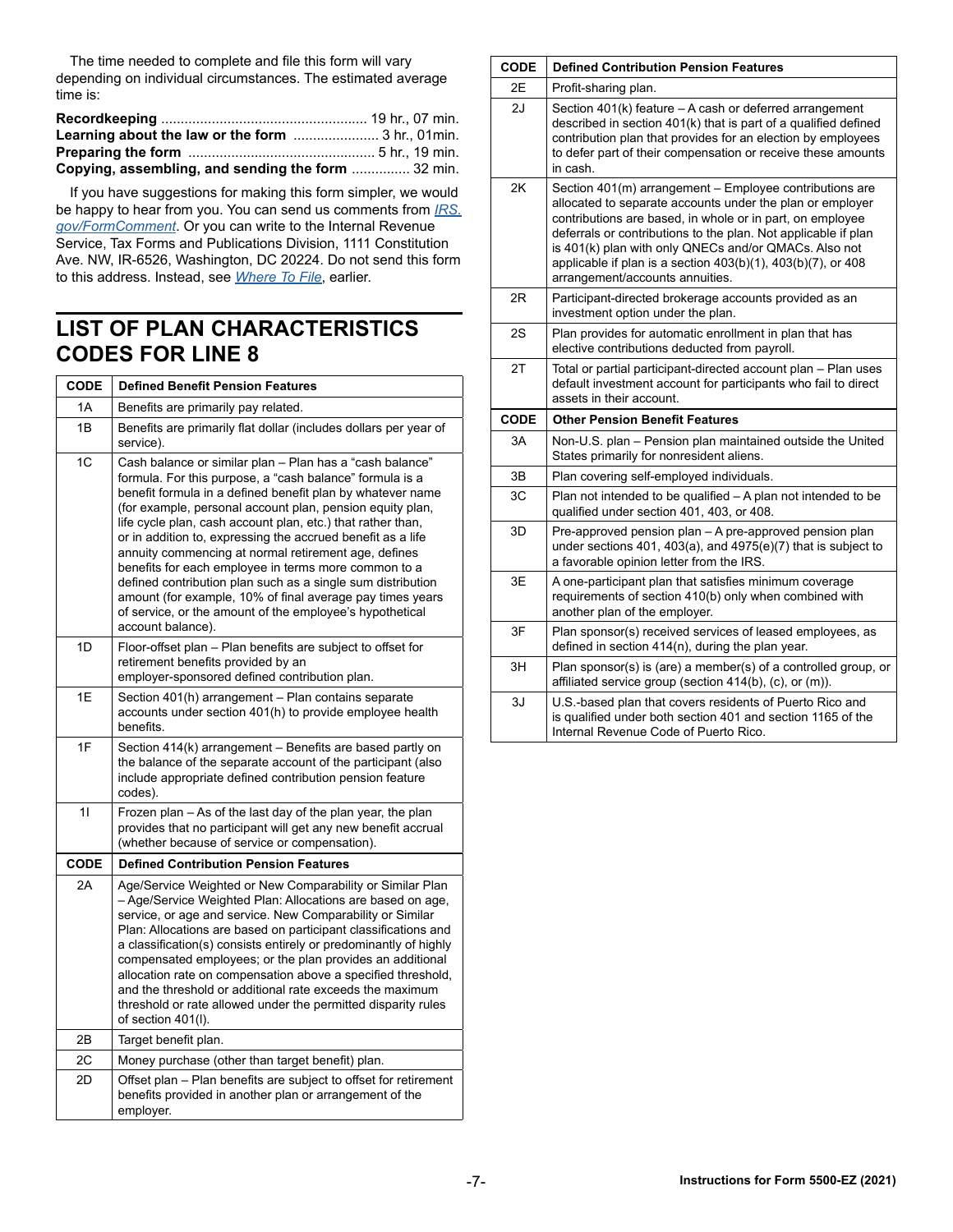#### <span id="page-7-0"></span>**Forms 5500, 5500-SF, and 5500-EZ Codes for Principal Business Activity**

This list of principal business activities and their associated codes is designed to classify an enterprise by the type of activity in which it is engaged.

These principal activity codes are based on the North American Industry Classification System.

| Code                   | Agriculture, Forestry,                                               | Code          | <b>Specialty Trade Contractors</b>             | Code          | Manufacturing                                 | Code          | <b>Manufacturing</b>                           |
|------------------------|----------------------------------------------------------------------|---------------|------------------------------------------------|---------------|-----------------------------------------------|---------------|------------------------------------------------|
|                        | <b>Fishing and Hunting</b>                                           | 238100        | Foundation, Structure, & Building              |               | <b>Chemical Manufacturing</b>                 |               | Electrical Equipment, Appliance, and           |
| <b>Crop Production</b> |                                                                      |               | <b>Exterior Contractors (including</b>         | 325100        | <b>Basic Chemical Mfg</b>                     |               | <b>Component Manufacturing</b>                 |
| 111100                 | Oilseed & Grain Farming                                              |               | framing carpentry, masonry, glass,             | 325200        | Resin, Synthetic Rubber, &                    | 335100        | <b>Electric Lighting Equipment Mfg</b>         |
| 111210                 | Vegetable & Melon Farming                                            |               | roofing, & siding)                             |               | Artificial & Synthetic Fibers &               | 335200        | Major Household Appliance Mfg                  |
|                        | (including potatoes & yams)                                          | 238210        | <b>Electrical Contractors</b>                  |               | <b>Filaments Mfg</b>                          | 335310        | <b>Electrical Equipment Mfg</b>                |
| 111300                 | Fruit & Tree Nut Farming                                             | 238220        | Plumbing, Heating, & Air-                      | 325300        | Pesticide, Fertilizer, & Other                |               |                                                |
|                        |                                                                      |               | <b>Conditioning Contractors</b>                |               | Agricultural Chemical Mfg                     | 335900        | Other Electrical Equipment &                   |
| 111400                 | Greenhouse, Nursery, &                                               | 238290        | <b>Other Building Equipment</b>                | 325410        | Pharmaceutical & Medicine Mfg                 |               | <b>Component Mfg</b>                           |
|                        | <b>Floriculture Production</b>                                       |               | Contractors                                    |               |                                               |               | <b>Transportation Equipment Manufacturing</b>  |
| 111900                 | Other Crop Farming (including                                        | 238300        | <b>Building Finishing Contractors</b>          | 325500        | Paint, Coating, & Adhesive Mfg                | 336100        | Motor Vehicle Mfg                              |
|                        | tobacco, cotton, sugarcane, hay,                                     |               | (including drywall, insulation,                | 325600        | Soap, Cleaning Compound, &                    | 336210        | Motor Vehicle Body & Trailer Mfg               |
|                        | peanut, sugar beet, & all other<br>crop farming)                     |               | painting, wallcovering, flooring, tile,        |               | <b>Toilet Preparation Mfg</b>                 | 336300        | Motor Vehicle Parts Mfg                        |
|                        |                                                                      |               | & finish carpentry)                            | 325900        | Other Chemical Product &                      | 336410        | Aerospace Product & Parts Mfg                  |
|                        | <b>Animal Production</b>                                             | 238900        | Other Specialty Trade Contractors              |               | Preparation Mfg                               |               |                                                |
| 112111                 | Beef Cattle Ranching & Farming                                       |               | (including site preparation)                   |               | <b>Plastics and Rubber Products</b>           | 336510        | Railroad Rolling Stock Mfg                     |
| 112112                 | <b>Cattle Feedlots</b>                                               | Code          | <b>Manufacturing</b>                           | Manufacturing |                                               | 336610        | Ship & Boat Building                           |
| 112120                 | Dairy Cattle & Milk Production                                       |               | <b>Food Manufacturing</b>                      | 326100        | <b>Plastics Product Mfg</b>                   | 336990        | Other Transportation Equipment                 |
| 112210                 | Hog & Pig Farming                                                    |               |                                                | 326200        | <b>Rubber Product Mfg</b>                     |               | Mfg                                            |
| 112300                 | Poultry & Egg Production                                             | 311110        | Animal Food Mfg                                |               | <b>Nonmetallic Mineral Product</b>            |               | <b>Furniture and Related Product</b>           |
|                        |                                                                      | 311200        | Grain & Oilseed Milling                        | Manufacturing |                                               | Manufacturing |                                                |
| 112400                 | Sheep & Goat Farming                                                 | 311300        | Sugar & Confectionary Product                  | 327100        | Clay Product & Refractory Mfg                 | 337000        | Furniture & Related Product                    |
| 112510                 | Aquaculture (including shellfish &                                   |               | Mfg                                            | 327210        | Glass & Glass Product Mfg                     |               | Manufacturing                                  |
|                        | finfish farms & hatcheries)                                          | 311400        | Fruit & Vegetable Preserving &                 | 327300        |                                               |               | <b>Miscellaneous Manufacturing</b>             |
| 112900                 | <b>Other Animal Production</b>                                       |               | Specialty Food Mfg                             |               | Cement & Concrete Product Mfg                 | 339110        | Medical Equipment & Supplies Mfg               |
|                        | <b>Forestry and Logging</b>                                          | 311500        | Dairy Product Mfg                              | 327400        | Lime & Gypsum Product Mfg                     | 339900        | Other Miscellaneous Mfg                        |
| 113110                 | <b>Timber Tract Operations</b>                                       | 311610        | Animal Slaughtering and                        | 327900        | Other Nonmetallic Mineral Product             | Code          | <b>Wholesale Trade</b>                         |
| 113210                 | Forest Nurseries & Gathering of                                      |               | Processing                                     |               | Mfg                                           |               |                                                |
|                        | <b>Forest Products</b>                                               | 311710        | Seafood Product Preparation &                  |               | <b>Primary Metal Manufacturing</b>            |               | Merchant Wholesalers, Durable Goods            |
| 113310                 | Logging                                                              |               | Packaging                                      | 331110        | Iron & Steel Mills & Ferroalloy Mfg           | 423100        | Motor Vehicle, & Motor Vehicle                 |
|                        | <b>Fishing, Hunting and Trapping</b>                                 | 311800        | Bakeries, Tortilla & Dry Pasta Mfg             | 331200        | Steel Product Mfg from Purchased              |               | Parts & Supplies                               |
| 114110                 | Fishing                                                              | 311900        | Other Food Mfg (including coffee,              |               | <b>Steel</b>                                  | 423200        | Furniture & Home Furnishings                   |
|                        |                                                                      |               | tea, flavorings & seasonings)                  | 331310        | Alumina & Aluminum Production &               | 423300        | Lumber & Other Construction                    |
| 114210                 | Hunting & Trapping                                                   |               | <b>Beverage and Tobacco Product</b>            |               | Processing                                    |               | Materials                                      |
|                        | <b>Support Activities for Agriculture</b>                            | Manufacturing |                                                | 331400        | Nonferrous Metal (except                      | 423400        | Professional & Commercial                      |
| and Forestry           |                                                                      | 312110        | Soft Drink & Ice Mfg                           |               | Aluminum) Production &                        |               | Equipment & Supplies                           |
| 115110                 | <b>Support Activities for Crop</b>                                   | 312120        | <b>Breweries</b>                               |               | Processing                                    | 423500        | Metal & Mineral (except petroleum)             |
|                        | Production (including cotton<br>ginning, soil preparation, planting, | 312130        | Wineries                                       | 331500        | Foundries                                     | 423600        | Household Appliances and                       |
|                        | & cultivating)                                                       |               |                                                |               | <b>Fabricated Metal Product Manufacturing</b> |               | Electrical & Electronic Goods                  |
| 115210                 | <b>Support Activities for Animal</b>                                 | 312140        | <b>Distilleries</b>                            | 332110        | Forging & Stamping                            | 423700        | Hardware, Plumbing, & Heating                  |
|                        | Production                                                           | 312200        | <b>Tobacco Manufacturing</b>                   | 332210        | Cutlery & Handtool Mfg                        |               | Equipment & Supplies                           |
| 115310                 | <b>Support Activities for Forestry</b>                               |               | <b>Textile Mills and Textile Product Mills</b> | 332300        | Architectural & Structural Metals             | 423800        | Machinery, Equipment, & Supplies               |
|                        |                                                                      | 313000        | <b>Textile Mills</b>                           |               | Mfg                                           | 423910        | Sporting & Recreational Goods &                |
| Code                   | Mining                                                               | 314000        | <b>Textile Product Mills</b>                   | 332400        | Boiler, Tank, & Shipping Container            |               | Supplies                                       |
| 211120                 | <b>Crude Petroleum Extraction</b>                                    |               | <b>Apparel Manufacturing</b>                   |               | Mfg                                           | 423920        | Toy, & Hobby Goods, & Supplies                 |
| 211130                 | <b>Natural Gas Extraction</b>                                        | 315100        | <b>Apparel Knitting Mills</b>                  |               |                                               | 423930        | Recyclable Materials                           |
| 212110                 | Coal Mining                                                          |               |                                                | 332510        | Hardware Mfg                                  | 423940        | Jewelry, Watch, Precious Stone, &              |
| 212200                 | Metal Ore Mining                                                     | 315210        | Cut & Sew Apparel Contractors                  | 332610        | Spring & Wire Product Mfg                     |               | <b>Precious Metals</b>                         |
| 212310                 | Stone Mining & Quarrying                                             | 315220        | Men's & Boys' Cut & Sew Apparel                | 332700        | Machine Shops; Turned Product; &              | 423990        | Other Miscellaneous Durable                    |
| 212320                 | Sand, Gravel, Clay, & Ceramic                                        |               | Mfg.                                           |               | Screw, Nut, & Bolt Mfg                        |               | Goods                                          |
|                        | & Refractory Minerals Mining, &                                      | 315240        | Women's, Girls' and Infants' Cut &             | 332810        | Coating, Engraving, Heat Treating,            |               |                                                |
|                        | Quarrying                                                            |               | Sew Apparel Mfg.                               |               | & Allied Activities                           |               | Merchant Wholesalers, Nondurable Goods         |
| 212390                 | Other Nonmetallic Mineral Mining                                     | 315280        | Other Cut & Sew Apparel Mfg                    | 332900        | Other Fabricated Metal Product                | 424100        | Paper & Paper Products                         |
|                        | & Quarrying                                                          | 315990        | Apparel Accessories & Other                    |               | Mfg                                           | 424210        | Drugs & Druggists' Sundries                    |
| 213110                 | <b>Support Activities for Mining</b>                                 |               | Apparel Mfg                                    |               | <b>Machinery Manufacturing</b>                | 424300        | Apparel, Piece Goods, & Notions                |
|                        |                                                                      |               | Leather and Allied Product Manufacturing       | 333100        | Agriculture, Construction, & Mining           | 424400        | Grocery & Related Products                     |
| Code                   | Utilities                                                            | 316110        | Leather & Hide Tanning, &                      |               | Machinery Mfg                                 | 424500        | Farm Product Raw Materials                     |
| 221100                 | Electric Power Generation,                                           |               | Finishing                                      | 333200        | Industrial Machinery Mfg                      | 424600        | <b>Chemical &amp; Allied Products</b>          |
|                        | Transmission & Distribution                                          | 316210        | Footwear Mfg (including rubber &               | 333310        | Commercial & Service Industry                 | 424700        | Petroleum & Petroleum Products                 |
| 221210                 | Natural Gas Distribution                                             |               | plastics)                                      |               | Machinery Mfg                                 | 424800        | Beer, Wine, & Distilled Alcoholic              |
| 221300                 | Water, Sewage & Other Systems                                        | 316990        | Other Leather & Allied Product Mfg             | 333410        | Ventilation, Heating, Air-                    |               | <b>Beverages</b>                               |
| 221500                 | <b>Combination Gas &amp; Electric</b>                                |               | <b>Wood Product Manufacturing</b>              |               | Conditioning, & Commercial                    |               |                                                |
| Code                   | Construction                                                         | 321110        | Sawmills & Wood Preservation                   |               | Refrigeration Equipment Mfg                   | 424910        | Farm Supplies                                  |
|                        | <b>Construction of Buildings</b>                                     | 321210        | Veneer, Plywood, & Engineered                  | 333510        | Metalworking Machinery Mfg                    | 424920        | Book, Periodical, & Newspapers                 |
|                        |                                                                      |               | Wood Product Mfg                               | 333610        | Engine, Turbine & Power                       | 424930        | Flower, Nursery Stock, & Florists'             |
| 236110                 | Residential Building Construction                                    | 321900        | Other Wood Product Mfg                         |               | Transmission Equipment Mfg                    |               | Supplies                                       |
| 236200                 | Nonresidential Building                                              |               | <b>Paper Manufacturing</b>                     | 333900        | Other General Purpose Machinery               | 424940        | Tobacco & Tobacco Products                     |
|                        | Construction                                                         |               |                                                |               | Mfg                                           | 424950        | Paint, Varnish, & Supplies                     |
|                        | <b>Heavy and Civil Engineering Construction</b>                      | 322100        | Pulp, Paper, & Paperboard Mills                |               | <b>Computer and Electronic Product</b>        | 424990        | Other Miscellaneous Nondurable                 |
| 237100                 | Utility System Construction                                          | 322200        | Converted Paper Product Mfg                    | Manufacturing |                                               |               | Goods                                          |
| 237210                 | <b>Land Subdivision</b>                                              |               | <b>Printing and Related Support Activities</b> | 334110        | Computer & Peripheral Equipment               |               | <b>Wholesale Electronic Markets and Agents</b> |
| 237310                 | Highway, Street, & Bridge                                            | 323100        | Printing & Related Support                     |               | Mfg                                           | and Brokers   |                                                |
|                        | Construction                                                         |               | Activities                                     | 334200        | <b>Communications Equipment Mfg</b>           | 425110        | <b>Business to Business Electronic</b>         |
| 237990                 | Other Heavy & Civil Engineering                                      |               | <b>Petroleum and Coal Products</b>             | 334310        | Audio & Video Equipment Mfg                   |               | Markets                                        |
|                        | Construction                                                         | Manufacturing |                                                | 334410        | Semiconductor & Other Electronic              | 425120        | Wholesale Trade Agents & Brokers               |
|                        |                                                                      | 324110        | Petroleum Refineries (including<br>integrated) | 334500        | Component Mfg<br>Navigational, Measuring,     |               |                                                |
|                        |                                                                      | 324120        | Asphalt Paving, Roofing, &                     |               | Electromedical, & Control                     |               |                                                |
|                        |                                                                      |               | Saturated Materials Mfg                        |               | Instruments Mfg                               |               |                                                |
|                        |                                                                      | 324190        | Other Petroleum & Coal Products                | 334610        | Manufacturing & Reproducing                   |               |                                                |
|                        |                                                                      |               | Mfg                                            |               | Magnetic & Optical Media                      |               |                                                |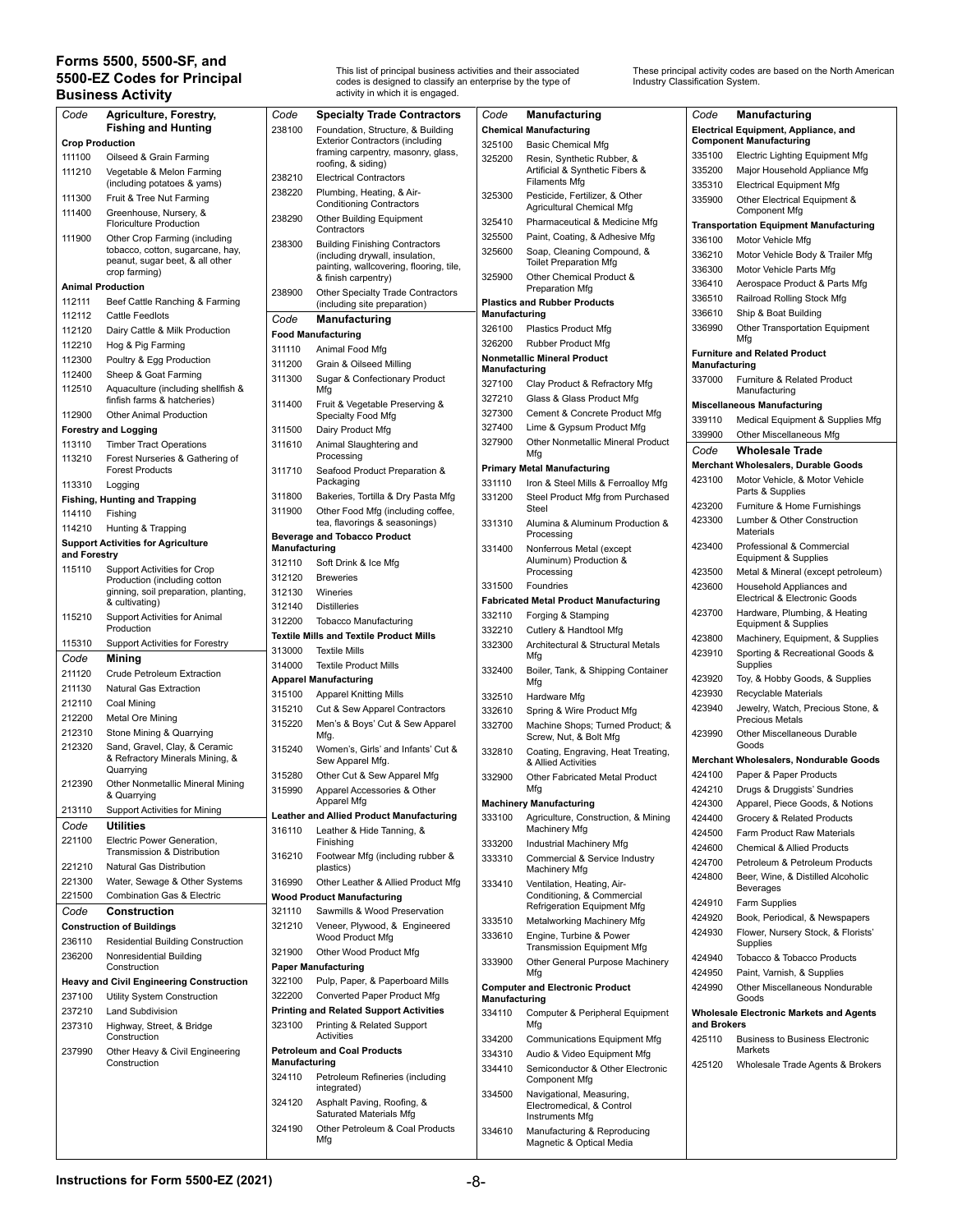#### **Forms 5500, 5500-SF, and 5500-EZ Codes for Principal Business Activity** *(continued)*

|                                                                    | Villio Jour, Jour-Off, and Jour-LE Outed for Finitipal Dublited Attivity (Continued) |                |                                                                    |                   |                                                                      |
|--------------------------------------------------------------------|--------------------------------------------------------------------------------------|----------------|--------------------------------------------------------------------|-------------------|----------------------------------------------------------------------|
| Code                                                               | <b>Retail Trade</b>                                                                  | Code           | <b>Retail Trade</b>                                                | Code              | <b>Information</b>                                                   |
|                                                                    | <b>Motor Vehicle and Parts Dealers</b>                                               |                | <b>Miscellaneous Store Retailers</b>                               |                   | <b>Publishing Industries (except Internet)</b>                       |
| 441110                                                             | New Car Dealers                                                                      | 453110         | <b>Florists</b>                                                    | 511110            | Newspaper Publishers                                                 |
| 441120                                                             | <b>Used Car Dealers</b>                                                              | 453210         | Office Supplies & Stationery Stores                                | 511120            | <b>Periodical Publishers</b>                                         |
| 441210                                                             | Recreational Vehicle Dealers                                                         | 453220         | Gift, Novelty, & Souvenir Stores                                   | 511130            | <b>Book Publishers</b>                                               |
| 441222                                                             | <b>Boat Dealers</b>                                                                  | 453310         | <b>Used Merchandise Stores</b>                                     | 511140            | Directory & Mailing List Publish                                     |
| 441228                                                             | Motorcycle, ATV, and All Other                                                       | 453910         | Pet & Pet Supplies Stores                                          | 511190            | <b>Other Publishers</b>                                              |
|                                                                    | Motor Vehicle Dealers                                                                | 453920         | Art Dealers                                                        | 511210            | Software Publishers                                                  |
| 441300                                                             | Automotive Parts, Accessories, &<br><b>Tire Stores</b>                               | 453930         | Manufactured (Mobile) Home                                         |                   | <b>Motion Picture and Sound Recording</b>                            |
|                                                                    | <b>Furniture and Home Furnishings Stores</b>                                         |                | Dealers                                                            | <b>Industries</b> |                                                                      |
| 442110                                                             | <b>Furniture Stores</b>                                                              | 453990         | All Other Miscellaneous Store<br>Retailers (including tobacco,     | 512100            | Motion Picture & Video Industrie<br>(except video rental)            |
| 442210                                                             | <b>Floor Covering Stores</b>                                                         |                | candle, & trophy shops)                                            | 512200            | Sound Recording Industries                                           |
| 442291                                                             | <b>Window Treatment Stores</b>                                                       |                | <b>Nonstore Retailers</b>                                          |                   | <b>Broadcasting (except Internet)</b>                                |
| 442299                                                             | All Other Home Furnishings Stores                                                    | 454110         | Electronic Shopping & Mail-Order                                   | 515100            | Radio & Television Broadcastin                                       |
|                                                                    | <b>Electronics and Appliance Stores</b>                                              |                | Houses                                                             | 515210            | Cable & Other Subscription                                           |
| 443141                                                             | Household Appliance Stores                                                           | 454210         | Vending Machine Operators                                          |                   | Programming                                                          |
| 443142                                                             | Electronics Stores (including                                                        | 454310         | Fuel Dealers (including Heating Oil<br>and Liquefied Petroleum)    |                   | Telecommunications                                                   |
|                                                                    | Audio, Video, Computer, and                                                          | 454390         | <b>Other Direct Selling</b>                                        | 517000            | Telecommunications (including                                        |
|                                                                    | Camera Stores)                                                                       |                | Establishments (including                                          |                   | paging, cellular, satellite,<br>cable & other program                |
|                                                                    | <b>Building Material and Garden Equipment</b><br>and Supplies Dealers                |                | door-to-door retailing, frozen                                     |                   | distribution, resellers, other                                       |
| 444110                                                             | <b>Home Centers</b>                                                                  |                | food plan providers, party plan<br>merchandisers, & coffee-break   |                   | telecommunications, & internet                                       |
| 444120                                                             | Paint & Wallpaper Stores                                                             |                | service providers)                                                 |                   | service providers)                                                   |
| 444130                                                             | <b>Hardware Stores</b>                                                               | Code           | <b>Transportation and</b>                                          |                   | <b>Data Processing Services</b>                                      |
| 444190                                                             | <b>Other Building Material Dealers</b>                                               |                | Warehousing                                                        | 518210            | Data Processing, Hosting, &<br><b>Related Services</b>               |
| 444200                                                             | Lawn & Garden Equipment &                                                            |                | Air, Rail, and Water Transportation                                |                   | <b>Other Information Services</b>                                    |
|                                                                    | <b>Supplies Stores</b>                                                               | 481000         | Air Transportation                                                 | 519100            | <b>Other Information Services</b>                                    |
|                                                                    | <b>Food and Beverage Stores</b>                                                      | 482110         | Rail Transportation                                                |                   | (including news syndicates,                                          |
| 445110                                                             | Supermarkets and Other Grocery                                                       | 483000         | <b>Water Transportation</b>                                        |                   | libraries, internet publishing &                                     |
|                                                                    | (except Convenience) Stores                                                          |                | <b>Truck Transportation</b>                                        |                   | broadcasting)                                                        |
| 445120                                                             | <b>Convenience Stores</b>                                                            | 484110         | General Freight Trucking, Local                                    | Code              | <b>Finance and Insurance</b>                                         |
| 445210                                                             | <b>Meat Markets</b>                                                                  | 484120         | General Freight Trucking,                                          |                   | <b>Depository Credit Intermediation</b>                              |
| 445220                                                             | Fish & Seafood Markets                                                               |                | Long-distance                                                      | 522110            | <b>Commercial Banking</b>                                            |
| 445230                                                             | Fruit & Vegetable Markets                                                            | 484200         | Specialized Freight Trucking                                       | 522120            | Savings Institutions                                                 |
| 445291                                                             | <b>Baked Goods Stores</b>                                                            |                | <b>Transit and Ground Passenger</b>                                | 522130            | <b>Credit Unions</b>                                                 |
| 445292                                                             | Confectionery & Nut Stores                                                           | Transportation |                                                                    | 522190            | <b>Other Depository Credit</b>                                       |
| 445299                                                             | All Other Specialty Food Stores                                                      | 485110         | Urban Transit Systems                                              |                   | Intermediation                                                       |
| 445310                                                             | Beer, Wine, & Liquor Stores                                                          | 485210         | Interurban & Rural Bus                                             |                   | <b>Nondepository Credit Intermediation</b>                           |
|                                                                    | <b>Health and Personal Care Stores</b>                                               | 485310         | Transportation<br><b>Taxi Service</b>                              | 522210            | Credit Card Issuing                                                  |
| 446110                                                             | Pharmacies & Drug Stores                                                             | 485320         | Limousine Service                                                  | 522220            | Sales Financing                                                      |
| 446120                                                             | Cosmetics, Beauty Supplies, &                                                        | 485410         | School & Employee Bus                                              | 522291            | <b>Consumer Lending</b>                                              |
|                                                                    | Perfume Stores                                                                       |                | Transportation                                                     | 522292            | Real Estate Credit (including<br>mortgage bankers & originators      |
| 446130                                                             | <b>Optical Goods Stores</b>                                                          | 485510         | Charter Bus Industry                                               | 522293            | International Trade Financing                                        |
| 446190                                                             | Other Health & Personal Care<br><b>Stores</b>                                        | 485990         | Other Transit & Ground Passenger                                   | 522294            | Secondary Market Financing                                           |
|                                                                    | <b>Gasoline Stations</b>                                                             |                | Transportation                                                     | 522298            | All Other Nondepository Credit                                       |
| 447100                                                             | Gasoline Stations (including                                                         |                | <b>Pipeline Transportation</b>                                     |                   | Intermediation                                                       |
|                                                                    | convenience stores with gas)                                                         | 486000         | <b>Pipeline Transportation</b>                                     |                   | <b>Activities Related to Credit Intermediati</b>                     |
|                                                                    | Clothing and Clothing Accessories Stores                                             |                | <b>Scenic &amp; Sightseeing Transportation</b>                     | 522300            | Activities Related to Credit                                         |
| 448110                                                             | Men's Clothing Stores                                                                | 487000         | Scenic & Sightseeing                                               |                   | Intermediation (including loan                                       |
| 448120                                                             | Women's Clothing Stores                                                              |                | Transportation                                                     |                   | brokers, check clearing, & mon<br>transmitting)                      |
| 448130                                                             | Children's & Infants' Clothing                                                       |                | <b>Support Activities for Transportation</b>                       |                   | Securities, Commodity Contracts, and                                 |
|                                                                    | Stores                                                                               | 488100         | Support Activities for Air<br>Transportation                       |                   | Other Financial Investments and Relate                               |
| 448140                                                             | <b>Family Clothing Stores</b>                                                        | 488210         |                                                                    | <b>Activities</b> |                                                                      |
| 448150                                                             | <b>Clothing Accessories Stores</b>                                                   |                | Support Activities for Rail<br>Transportation                      | 523110            | Investment Banking & Securitie                                       |
| 448190                                                             | <b>Other Clothing Stores</b>                                                         | 488300         | Support Activities for Water                                       |                   | Dealing                                                              |
| 448210                                                             | Shoe Stores                                                                          |                | Transportation                                                     | 523120            | Securities Brokerage                                                 |
| 448310                                                             | Jewelry Stores                                                                       | 488410         | Motor Vehicle Towing                                               | 523130            | <b>Commodity Contracts Dealing</b>                                   |
| 448320                                                             | Luggage & Leather Goods Stores                                                       | 488490         | Other Support Activities for Road                                  | 523140            | <b>Commodity Contracts Brokerag</b>                                  |
|                                                                    | Sporting Goods, Hobby, Book, and Music                                               |                | Transportation                                                     | 523210            | Securities & Commodity<br>Exchanges                                  |
| <b>Stores</b>                                                      |                                                                                      | 488510         | <b>Freight Transportation</b>                                      | 523900            | Other Financial Investment                                           |
| 451110                                                             | <b>Sporting Goods Stores</b>                                                         |                | Arrangement                                                        |                   | Activities (including portfolio                                      |
|                                                                    | Hobby, Toy, & Game Stores                                                            | 488990         | Other Support Activities for<br>Transportation                     |                   | management & investment advi                                         |
|                                                                    | Sewing, Needlework, & Piece<br>Goods Stores                                          |                | <b>Couriers and Messengers</b>                                     |                   | <b>Insurance Carriers and Related Activitie</b>                      |
|                                                                    |                                                                                      |                | Couriers                                                           | 524130            | <b>Reinsurance Carriers</b>                                          |
|                                                                    |                                                                                      |                |                                                                    |                   |                                                                      |
|                                                                    | Musical Instrument & Supplies<br>Stores                                              | 492110         |                                                                    | 524140            | Direct Life, Health, & Medical                                       |
|                                                                    | <b>Book Stores</b>                                                                   | 492210         | Local Messengers & Local Delivery                                  |                   | <b>Insurance Carriers</b>                                            |
|                                                                    | News Dealers & Newsstands                                                            |                | <b>Warehousing and Storage</b>                                     | 524150            | Direct Insurance (except Life,                                       |
|                                                                    | <b>General Merchandise Stores</b>                                                    | 493100         | Warehousing & Storage (except<br>lessors of miniwarehouses & self- |                   | Health & Medical) Carriers                                           |
|                                                                    | <b>Department Stores</b>                                                             |                | storage units)                                                     | 524210            | Insurance Agencies & Brokerag                                        |
| 451120<br>451130<br>451140<br>451211<br>451212<br>452200<br>452300 | General Merchandise Stores incl.                                                     |                |                                                                    | 524290            | Other Insurance Related Activit<br>(including third-party administra |

| Information                                                              | Code                  | <b>Finance and Insurance</b>                                             |
|--------------------------------------------------------------------------|-----------------------|--------------------------------------------------------------------------|
| g Industries (except Internet)                                           |                       | Funds, Trusts, and Other Financial Vehicles                              |
| Newspaper Publishers                                                     | 525100                | Insurance & Employee Benefit                                             |
| <b>Periodical Publishers</b>                                             |                       | Funds                                                                    |
|                                                                          | 525910                | Open-End Investment Funds                                                |
| <b>Book Publishers</b>                                                   |                       | (Form 1120-RIC)                                                          |
| Directory & Mailing List Publishers                                      | 525920                | Trusts, Estates, & Agency                                                |
| <b>Other Publishers</b>                                                  |                       | Accounts                                                                 |
| Software Publishers                                                      | 525990                | Other Financial Vehicles (including                                      |
| ture and Sound Recording:                                                |                       | mortgage REITs & closed-end                                              |
|                                                                          |                       | investment funds)                                                        |
| Motion Picture & Video Industries                                        |                       | "Offices of Bank Holding Companies" and                                  |
| (except video rental)                                                    |                       | "Offices of Other Holding Companies" are located                         |
| Sound Recording Industries                                               |                       | under Management of Companies (Holding                                   |
|                                                                          | Companies).           |                                                                          |
| ing (except Internet)                                                    | Code                  | <b>Real Estate and Rental and</b>                                        |
| Radio & Television Broadcasting                                          |                       | Leasing                                                                  |
| Cable & Other Subscription                                               | <b>Real Estate</b>    |                                                                          |
| Programming                                                              |                       |                                                                          |
| unications                                                               | 531110                | Lessors of Residential Buildings &<br>Dwellings (including equity REITs) |
| Telecommunications (including                                            |                       |                                                                          |
| paging, cellular, satellite,                                             | 531120                | Lessors of Nonresidential<br><b>Buildings (except Miniwarehouses)</b>    |
| cable & other program                                                    |                       | (including equity REITs)                                                 |
| distribution, resellers, other                                           | 531130                | Lessors of Miniwarehouses & Self-                                        |
| telecommunications, & internet<br>service providers)                     |                       | Storage Units (including equity                                          |
|                                                                          |                       | REIT <sub>s</sub> )                                                      |
| essing Services                                                          | 531190                | Lessors of Other Real Estate                                             |
| Data Processing, Hosting, &                                              |                       | Property (including equity REITs)                                        |
| <b>Related Services</b>                                                  | 531210                | Offices of Real Estate Agents &                                          |
| mation Services                                                          |                       | <b>Brokers</b>                                                           |
| Other Information Services                                               | 531310                | Real Estate Property Managers                                            |
| (including news syndicates,                                              |                       |                                                                          |
| libraries, internet publishing &                                         | 531320                | Offices of Real Estate Appraisers                                        |
| broadcasting)                                                            | 531390                | Other Activities Related to Real                                         |
| <b>Finance and Insurance</b>                                             |                       | Estate                                                                   |
| y Credit Intermediation                                                  |                       | <b>Rental and Leasing Services</b>                                       |
| <b>Commercial Banking</b>                                                | 532100                | Automotive Equipment Rental &                                            |
| Savings Institutions                                                     |                       | Leasing                                                                  |
| <b>Credit Unions</b>                                                     | 532210                | <b>Consumer Electronics &amp;</b>                                        |
|                                                                          |                       | Appliances Rental                                                        |
| <b>Other Depository Credit</b><br>Intermediation                         | 532281                | Formal Wear & Costume Rental                                             |
|                                                                          | 532282                | Video Tape & Disc Rental                                                 |
| itory Credit Intermediation                                              | 532283                | Home Health Equipment Rental                                             |
| Credit Card Issuing                                                      | 532284                | Recreational Goods Rental                                                |
| Sales Financing                                                          |                       | All Other Consumer Goods Rental                                          |
| Consumer Lending                                                         | 532289                |                                                                          |
| Real Estate Credit (including                                            | 532310                | <b>General Rental Centers</b>                                            |
| mortgage bankers & originators)                                          | 532400                | Commercial & Industrial Machinery                                        |
| International Trade Financing                                            |                       | & Equipment Rental & Leasing                                             |
|                                                                          |                       | <b>Lessors of Nonfinancial Intangible</b>                                |
| Secondary Market Financing                                               |                       | Assets (except copyrighted works)                                        |
| All Other Nondepository Credit                                           | 533110                | Lessors of Nonfinancial Intangible                                       |
| Intermediation                                                           |                       | Assets (except copyrighted works)                                        |
| Related to Credit Intermediation                                         | Code                  | Professional, Scientific, and                                            |
| Activities Related to Credit                                             |                       | <b>Technical Services</b>                                                |
| Intermediation (including loan                                           | <b>Legal Services</b> |                                                                          |
| brokers, check clearing, & money<br>transmitting)                        | 541110                | Offices of Lawyers                                                       |
|                                                                          | 541190                | <b>Other Legal Services</b>                                              |
| , Commodity Contracts, and<br><b>incial Investments and Related</b>      |                       |                                                                          |
|                                                                          |                       | Accounting, Tax Preparation,                                             |
|                                                                          |                       | <b>Bookkeeping, and Payroll Services</b>                                 |
| Investment Banking & Securities<br>Dealing                               | 541211                | Offices of Certified Public                                              |
|                                                                          |                       | Accountants                                                              |
| Securities Brokerage                                                     | 541213                | <b>Tax Preparation Services</b>                                          |
| <b>Commodity Contracts Dealing</b>                                       | 541214                | <b>Payroll Services</b>                                                  |
| Commodity Contracts Brokerage                                            | 541219                | <b>Other Accounting Services</b>                                         |
| Securities & Commodity                                                   |                       | Architectural, Engineering, and Related                                  |
| Exchanges                                                                | <b>Services</b>       |                                                                          |
| Other Financial Investment                                               | 541310                | <b>Architectural Services</b>                                            |
| Activities (including portfolio                                          | 541320                | Landscape Architecture Services                                          |
| management & investment advice)                                          |                       |                                                                          |
| <b>Carriers and Related Activities</b>                                   | 541330                | <b>Engineering Services</b>                                              |
| <b>Reinsurance Carriers</b>                                              | 541340                | <b>Drafting Services</b>                                                 |
| Direct Life, Health, & Medical                                           | 541350                | <b>Building Inspection Services</b>                                      |
| Insurance Carriers                                                       | 541360                | Geophysical Surveying & Mapping                                          |
| Direct Insurance (except Life,                                           |                       | Services                                                                 |
| Health & Medical) Carriers                                               | 541370                | Surveying & Mapping (except                                              |
|                                                                          |                       | Geophysical) Services                                                    |
| Insurance Agencies & Brokerages                                          | 541380                | <b>Testing Laboratories</b>                                              |
| Other Insurance Related Activities                                       |                       | <b>Specialized Design Services</b>                                       |
| (including third-party administration<br>of Insurance and pension funds) | 541400                |                                                                          |
|                                                                          |                       | <b>Specialized Design Services</b><br>(including interior, industrial,   |
|                                                                          |                       | graphic, & fashion design)                                               |
|                                                                          |                       |                                                                          |
|                                                                          |                       |                                                                          |